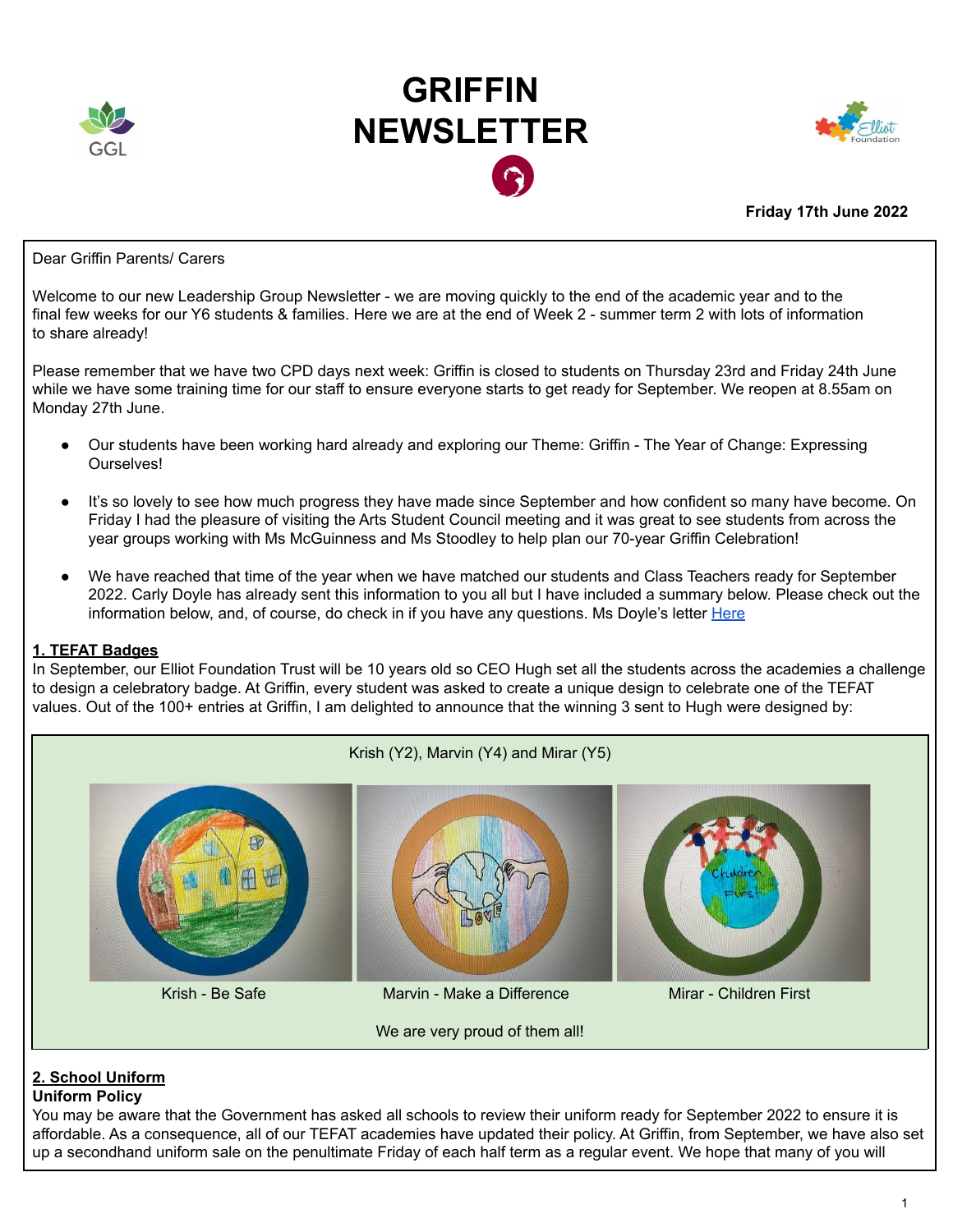consider donating any items of uniform that your daughter/ son has outgrown so that we can sell items for a donation/ swap. It would be great to save families the cost of buying new items wherever possible.

I am attaching a link to the Policy. If you have any comments/ suggestions please email me directly [\(karenbs@griffinprimary.org](mailto:karenbs@griffinprimary.org)) by **Friday 1st July. Gf. Uniform Policy: [2022-2023](https://docs.google.com/document/d/18uF5rfRDjpSLE_MDFmxjEiZVCX-B_BcSxsCuXqbvFB8/edit?usp=sharing)** Please note that blazers and ties will not be worn from September.

## **3. Trips & Visits**

Over the next few weeks, our Griffin students will be heading off to many exciting places including cricket trips and a visit to Pizza Express (I hope I can go on that one!)

Y4 will be representing our singers when they go to Brunel University next Monday afternoon to join our other London TEFAT Academies in a *singing event* - we hope this will be great fun!

Seventeen of our Y6 students will be dancing at **Leicester Square Theatre** on Friday 8th July - now that is exciting! They will be joining me at an event I am organizing for all of our London TEFAT academies. Our students have been busy choreographing an original piece of dance with Simeon Qysea (a professional dancer) and they look great! We have also been really lucky to be given free tickets for the whole school to go to a show at the **Polka Theatre** in a couple of weeks too (thank you for organizing this, Ms Doyle!)

## **4. Meetings for the next Griffin Generation!**

We are looking forward to the next Griffin Generation beginning their education with us over the next couple of weeks as we invite our new Nursery & Reception families to visit us.

Nursery appointments are on **Monday 27th June** and Reception meetings will take place on **Tuesday 5th July.**

## **5. EYFS Places**

A final reminder …. if you are looking for a Nursery place for September 2022, please check in with Maggie in the Office. Your daughter/ son will need to be 3 by September 1st for them to start at the beginning of the new year. We offer free full-time provision at Griffin to support our families. Also, if you or a friend is looking for a Reception place for this September, please let us know as soon as possible and we will try our best to help. We'd love to hear from you!

# **6. Sports Day**

A final date for your diary today - our Griffin Sports Day will take place on Thursday 14th July - Carly Doyle and Jodie Wallbank will be in touch with the times and arrangements for the day soon!

Have a super few weeks ahead!

Karen Basicksby

Karen Bastick-Styles (Executive Head - Greenside & Griffin) Griffin - a Federation with Greenside and part of TEFAT.

| Griffin - 2022 - 2023 Class | <b>Teacher</b>                        |
|-----------------------------|---------------------------------------|
| <b>Nursery Penguins</b>     | Ms Magda Zaborska                     |
| <b>Reception Dolphins</b>   | Ms Louise White                       |
| Year 1 Elephants            | <b>Ms Esther McGuinness</b>           |
| Year 2 Lions                | Ms Jess Stoodley                      |
| Year 3 Tigers               | Ms Lauren Crook                       |
| Year 4 Jaguars              | Mr Michael Downey                     |
| Year 5 Pandas               | <b>Ms Alex Bliss</b>                  |
| Year 6 Lemurs               | Ms Hannah Smith and Ms Jodie Wallbank |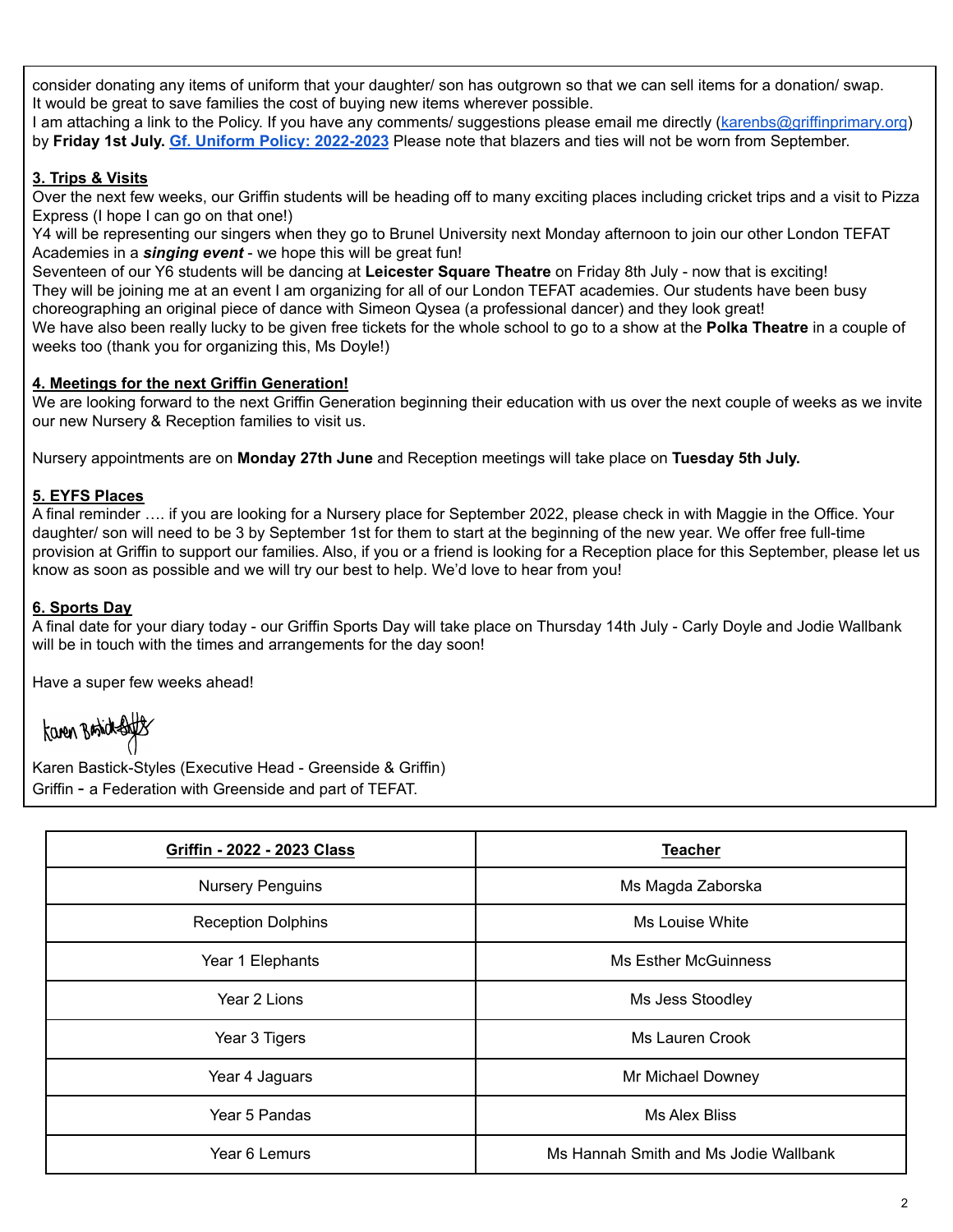## **A Message from Ms. Doyle**

#### **Press Packers**

We are so proud of two of our students, Armani and Bushra, who appeared on Newsround this week, interviewing author Jacquline Wilson at the launch of her new book, *The Magic Faraway Tree: A New Adventure.* They were fabulous!: Press Pack: Jacqueline Wilson reveals all about 'magical' new book - CBBC [Newsround](https://www.bbc.co.uk/newsround/61761757)

Y3 had a fantastic time and we're so lucky to have a signed copy of this book in our library. I can't wait to read it.

## **Friends of Griffin**

We are delighted to announce that we are developing a new PSA (parent staff association) called *Friends of Griffin.* They have lots of exciting ideas so I'm sure you'll hear from them soon. In the meantime, they have already planned their first event:



# **Cake and Second-hand Uniform Sale at 3:45pm on Tuesday 5th July**

Cake and old uniform donations needed. Please! (Good quality, clean uniform only)

If you would like to join *Friends of Griffin*, please contact the office and let us know if you're happy for your phone number to be passed on to the group.

## **Fundraising for Griffin**

Earn money for Griffin whenever you shop online by clicking on this link: [www.easyfundraising.org.uk/causes/griffinprimaryschool/](https://www.easyfundraising.org.uk/causes/griffinprimaryschool/) It doesn't cost you anything and could make a real difference to us. Thank you for your support.

Carly (Deputy Head)

## **A Message from Ms Atkin**

Good morning to Everyone!

You should now know your daughter/ son's class teacher for next year. If your child will be receiving additional support or provision next year to help meet their needs fully you will receive a letter shortly to explain what that will look like. If you have any questions regarding this, please, first talk to your class teacher to explain in more detail. If you have any further questions or queries please feel free to email me: [natkin@griffinprimary.org](mailto:natkin@griffinprimary.org), ring me or see me in the playground to talk more. Best wishes

Nicolle (SENDCo)

## **A Message from Ms Wallbank**

I hope you're all enjoying a sunny start to the half term!

We have a busy few weeks, full of events and celebrations that we can't wait to share with you.

We are delighted that our Y5 & Y6 students who have been working with **Planet Harmony** this term will be performing next week. Look out for the film clip that we will

Key dates for your diary:

- **Tuesday 5th July 3.45pm** Friends of Griffin cake & uniform sale. Please bake and send in any cakes that you can that morning.
- **Friday 8th July** a group of Y6 students will dance at the TEFAT dance event Leicester Square Theatre (information shared with dancer's families)